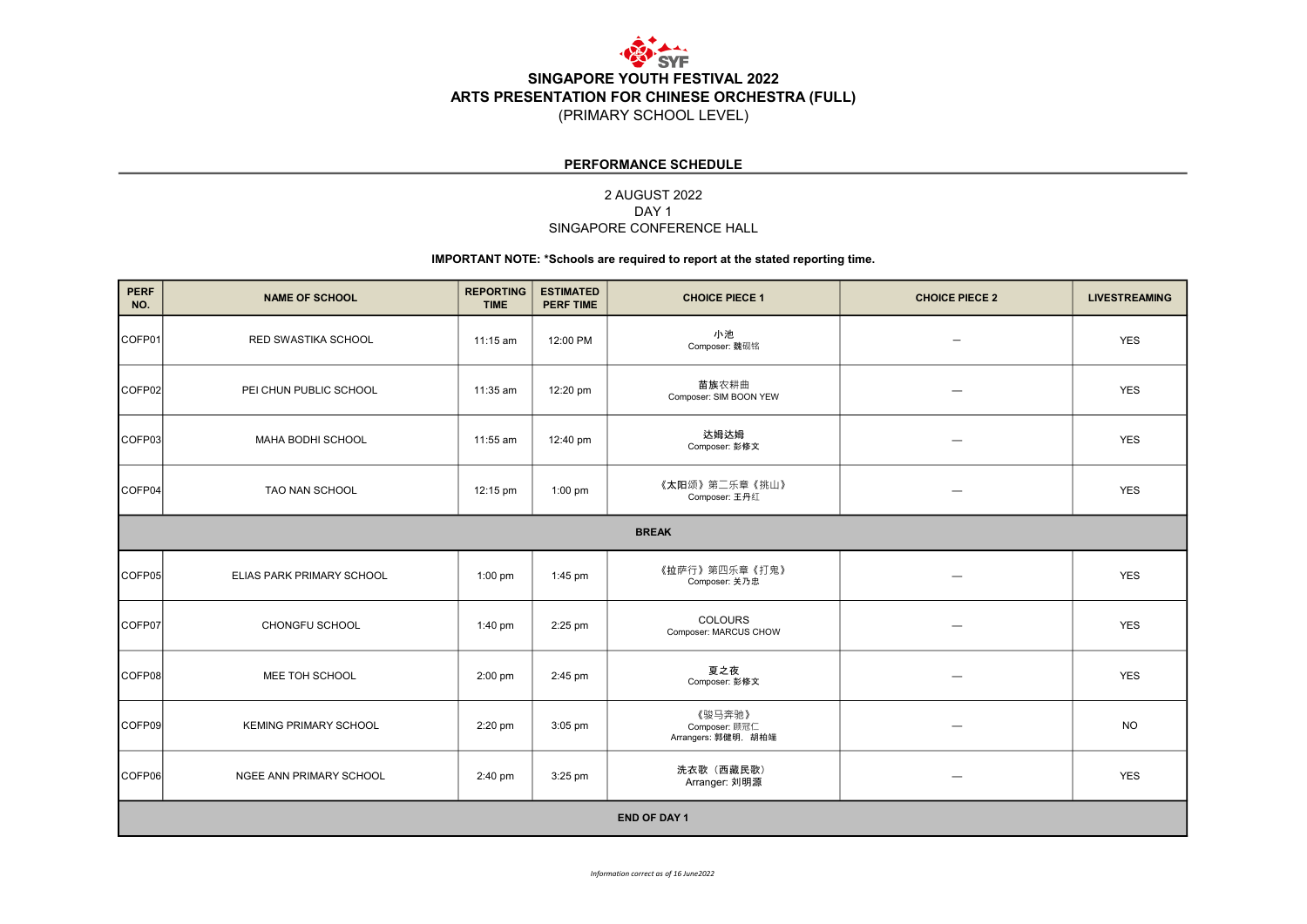

## PERFORMANCE SCHEDULE

# 3 AUGUST 2022 SINGAPORE CONFERENCE HALL DAY<sub>2</sub>

### IMPORTANT NOTE: \*Schools are required to report at the stated reporting time.

| <b>PERF</b><br>NO.       | <b>NAME OF SCHOOL</b>        | <b>REPORTING</b><br><b>TIME</b> | <b>ESTIMATED</b><br><b>PERF TIME</b> | <b>CHOICE PIECE 1</b>                             | <b>CHOICE PIECE 2</b> | <b>LIVESTREAMING</b> |  |  |
|--------------------------|------------------------------|---------------------------------|--------------------------------------|---------------------------------------------------|-----------------------|----------------------|--|--|
| COFP <sub>10</sub>       | RADIN MAS PRIMARY SCHOOL     | $9:00$ am                       | 9:45 AM                              | 林中夜会<br>Composer: 关圣佑                             |                       | <b>YES</b>           |  |  |
| ICOFP <sub>11</sub>      | <b>RULANG PRIMARY SCHOOL</b> | $9:20$ am                       | 10:05 am                             | 欢乐宝贝<br>Composer: LIM SIONG MOI 林嫦妹               |                       | <b>YES</b>           |  |  |
| COFP <sub>12</sub>       | KONG HWA SCHOOL              | 9:40 am                         | 10:25 am                             | 荆楚雄风<br>Composer: 关乃忠                             | —                     | <b>YES</b>           |  |  |
| COFP <sub>13</sub>       | <b>ROSYTH SCHOOL</b>         | 10:00 am                        | 10:45 am                             | 《拉萨行》第四乐章《打鬼》<br>Composer: 关乃忠                    | —                     | <b>YES</b>           |  |  |
| COFP <sub>14</sub>       | POI CHING SCHOOL             | 10:20 am                        | 11:05 am                             | 《太阳颂》第二乐章《挑山》<br>Composer: 王丹红                    | —                     | <b>YES</b>           |  |  |
| <b>BREAK &amp; LUNCH</b> |                              |                                 |                                      |                                                   |                       |                      |  |  |
| COFP <sub>15</sub>       | KHENG CHENG SCHOOL           | 12:15 pm                        | $1:00$ pm                            | 台湾追想曲<br>Composer: 苏文庆                            |                       | <b>YES</b>           |  |  |
| COFP <sub>16</sub>       | EVERGREEN PRIMARY SCHOOL     | 12:35 pm                        | 1:20 pm                              | 男儿当自强<br>Arranger: 杨培贤、吴丽英                        |                       | <b>YES</b>           |  |  |
| COFP <sub>17</sub>       | SEMBAWANG PRIMARY SCHOOL     | 12:55 pm                        | 1:40 pm                              | 忆<br>Composer: DAYN NG CHEE YAO                   |                       | <b>NO</b>            |  |  |
| COFP <sub>18</sub>       | NANYANG PRIMARY SCHOOL       | $1:15$ pm                       | 2:00 pm                              | 草猛弄鸡公<br>Composer: 郭哲诚<br>Arranger: LOW CHER YONG |                       | <b>YES</b>           |  |  |

Information correct as of 16 June 2022